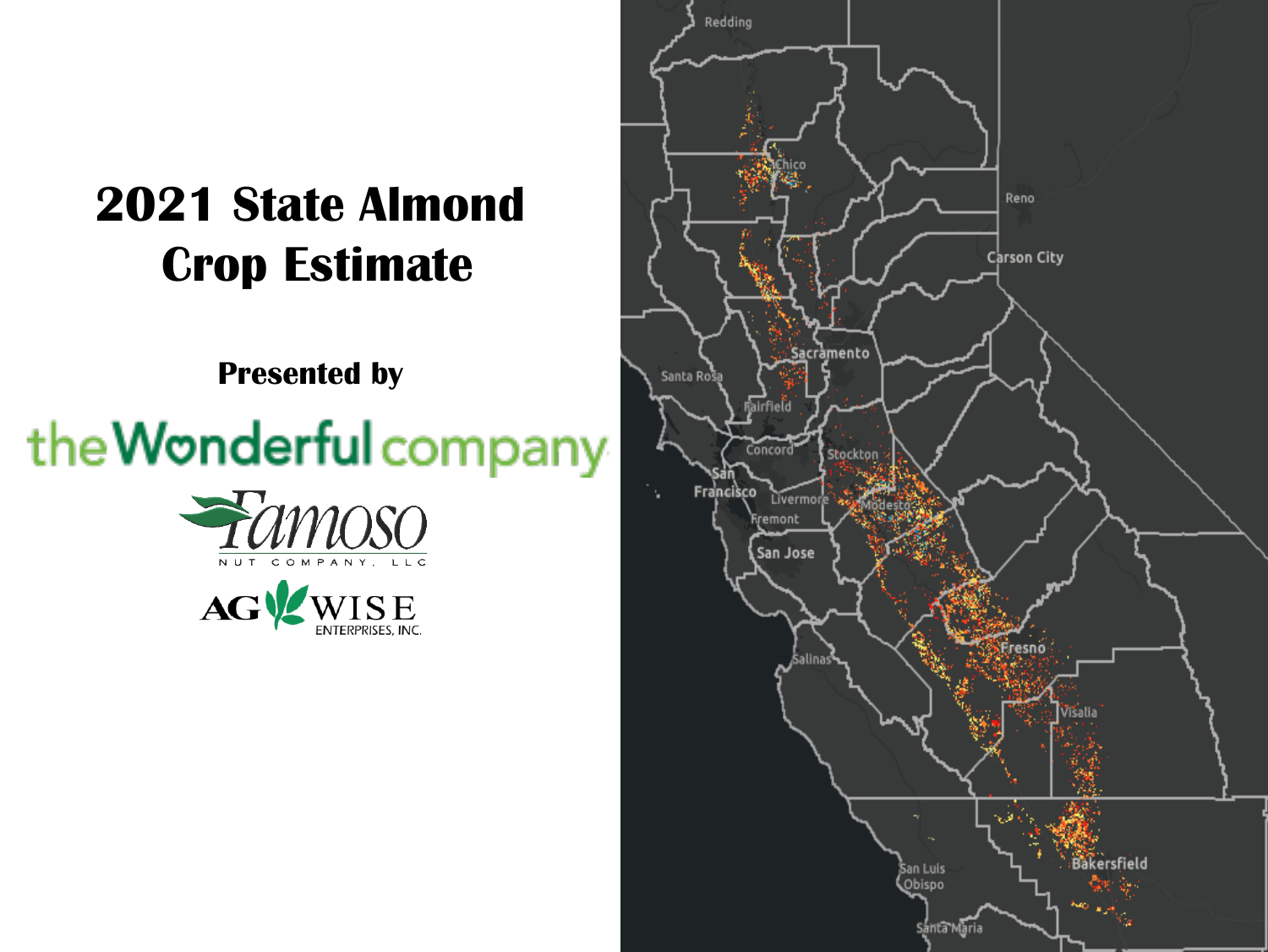## **2020 California Almond Crop In Review**

With the publication of the March 2021 ABC Position Report, we can finally see where the 2020 California almond crop will finalize at with much greater certainty. With USDA receipts totaling 3.105 billion pounds, we now see this crop finalizing around 3.108 billion pounds.

As you can see from the chart below, the 2020 crop was driven by the extremely high yields in the northern & central growing regions. The perfect bloom conditions in 2020 played a major role for the trees in these regions reaching their full yield potential. As we stated last May when we released our 2.85-billion-pound estimate, we did not see the southern region being up significantly in yield as the 2019 crop was very good and the 2020 crop looked similar in our observations. It turns out we were right in that assessment. However, due to Covid 19 travel restrictions, we were not able to visually assess the northern & central region crops for 2020. As a result, we under-estimated the potential for those regions significantly. There was no historical data available that would have supported yield estimates anywhere close to the results that were achieved in the 2020 crop year. So, this crop year (2021), we made sure we made the effort to visually see all the major growing regions.

|                            |                |            | <b>CY 20 Outlook Yield/Acre</b>             |                            |                                                |         |                                   |            |               |         |  |                     |  |
|----------------------------|----------------|------------|---------------------------------------------|----------------------------|------------------------------------------------|---------|-----------------------------------|------------|---------------|---------|--|---------------------|--|
|                            |                |            | <b>Yield/Acre by Region - as of 4/12/21</b> | <b>YId/Acre Comparison</b> |                                                |         |                                   |            |               |         |  |                     |  |
|                            | <b>CY20</b>    |            | <b>Receipts</b>                             | 2019                       | Increase/(Decrease)<br>Yield/<br>In Yield/Acre |         | <b>Crop Year</b><br><b>Record</b> |            |               |         |  | Increase/(Decrease) |  |
|                            | <b>Bearing</b> | Yield/     | based on BOY                                |                            |                                                |         | Yield/                            |            | In Yield/Acre |         |  |                     |  |
| <b>Growing Region</b>      | Acreage        | Acre       | <b>Assumptions</b>                          | Acre                       | In Lbs.                                        | In $%$  | Acre                              | <b>Set</b> | In Lbs.       | ln %    |  |                     |  |
|                            |                |            |                                             |                            |                                                |         |                                   |            |               |         |  |                     |  |
| <b>Northern</b>            | 220,443        | 2,218      | 489,047,860                                 | 1,534                      | 685<br>44.7%                                   |         | 1,842                             | 2017       | 376           | 20.4%   |  |                     |  |
| <b>Central</b>             | 502.055        | 2,534      | 1,272,162,852                               | 1,980                      | 554                                            | 28.0%   | 2.208                             | 2011       | 326           | 14.8%   |  |                     |  |
| <b>Southern</b>            | 519,690        | 2,592      | 1,347,159,136                               | 2,600                      | (8)                                            | $-0.3%$ | 2,827                             | 2011       | (235)         | $-8.3%$ |  |                     |  |
|                            |                |            |                                             |                            |                                                |         |                                   |            |               |         |  |                     |  |
| <b>State Total/Average</b> | 1,242,188      | ×<br>2,502 | 3,108,369,848                               | 2,160                      | 342                                            | 15.8%   | 2.368                             | 2,011      | 135           | 5.7%    |  |                     |  |

**Note: Note that all yield per acre figures shown are based on Land IQ Acreage for the given crop year.**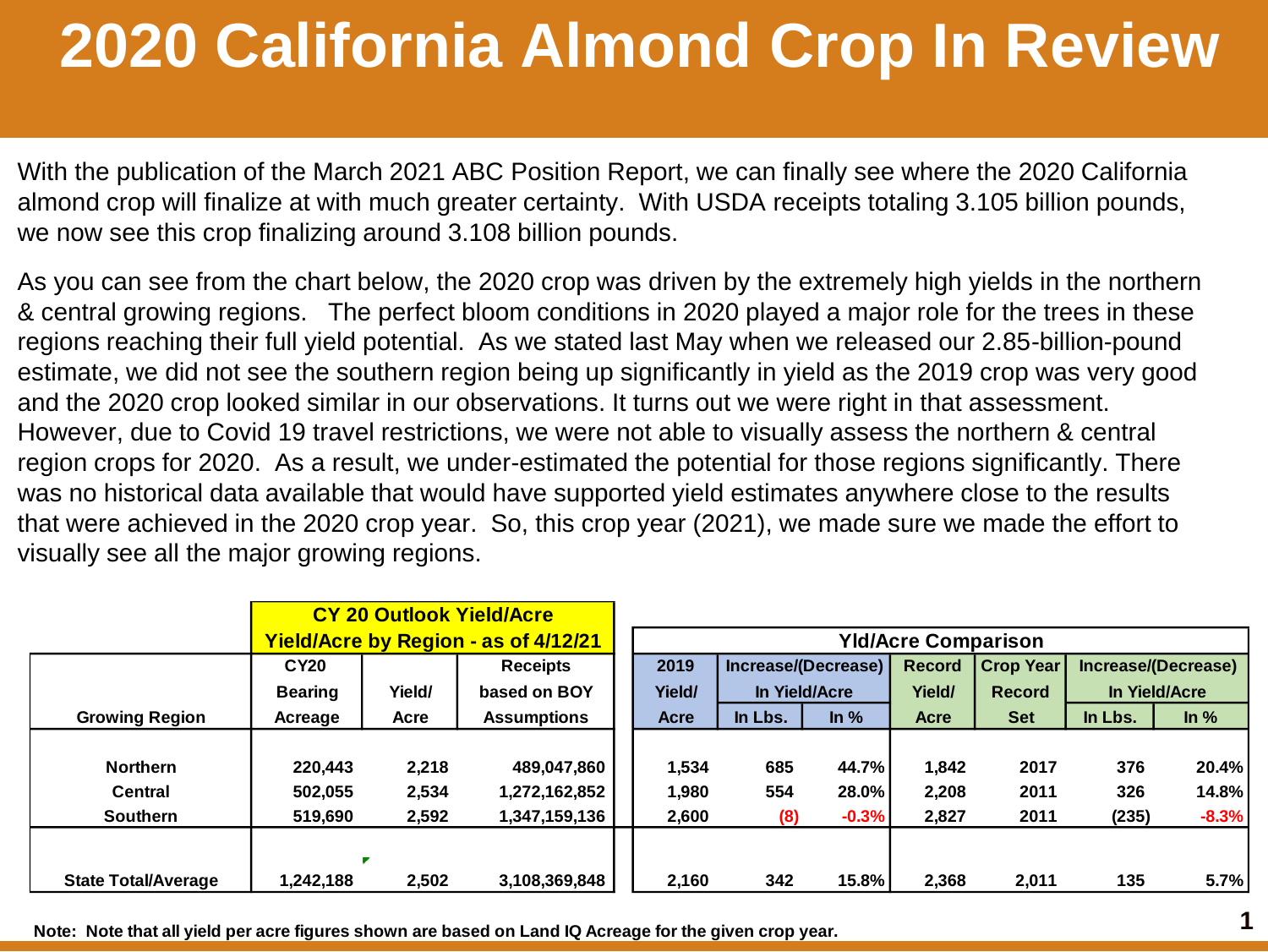## **2021 California Almond Crop Evaluation & Estimate – as of 5/10/21**

The following pages summarize the results of our 2021 State Almond Crop Estimate. Unlike last year, our company travel policy returned to normal, and with 11 people in three vehicles, we were able to once again visually inspect all major growing regions of the sate. As in the past, we were hosted by farmers, handlers and PCA's in each area to not only look at their orchards for ourselves, but we also got a lot of first-hand knowledge of what they thought their crops looked like this year in comparison to the crop they had in 2020. Per normal, we conducted visual assessments from Kern County all the way north into Tehama County. We started our tour on April 26<sup>th</sup> this year and looked at orchards for 3 full days. Our total combined miles covered more than 1,800 road miles including the pre-tour time we spent in Kern County in the two weeks prior to the start of our tour.

As we do every year, all members were provided with historical data as to crop receipts by county and region, as well as historical yield/acre estimates based on either Land IQ acreage (2010 to 2021…with the odd years during this period between 2010 - 2017 being extrapolated using the variance seen between Land IQ acreage and NASS acreage for the even year's). NASS acreage was used for crop years 2008 & 2009 which is as far back as we look at for our data history. All 2021 estimates were based on Land IQ bearing acres of 1,327,222 minus 27,222 acres of additional acreage we believe still to be removed prior to CY21 harvest for a new total of 1,300,000 bearing acres. Non-bearing acres and their contribution to the total 2021 harvested supply (108,000 acres of 3<sup>rd</sup> leaf acreage per the latest Land IQ data released in April 2021) were also factored into our final estimate. Some of you may have noticed our acreage projections from previous months reports have risen from 1,280,000 to the above mentioned 1,300,000 million acres. The reason for this increase is that Land IQ added just shy of 34,000 to the now 4<sup>th</sup> and 5<sup>th</sup> leaf trees as compared to their November 2020 Report. The link to the Land IQ Acreage for the 2021 crop year is shown below. Other Charts on this can be found later in this report.

#### <https://www.almonds.com/tools-and-resources/crop-reports/standing-acreage-final-reports>

In addition to the data provided above, each team member was given three different models (Excel worksheet tools) in which to develop their individual estimates (by tree age, by region, and by county or any combination of these three tools. As always, we had a 3<sup>rd</sup> Party expert in statistics and regression analysis review the individual estimates and determined the best group average figure to use for our "official group estimate" based on many factors including model weighting based on the past accuracy of each individual participant.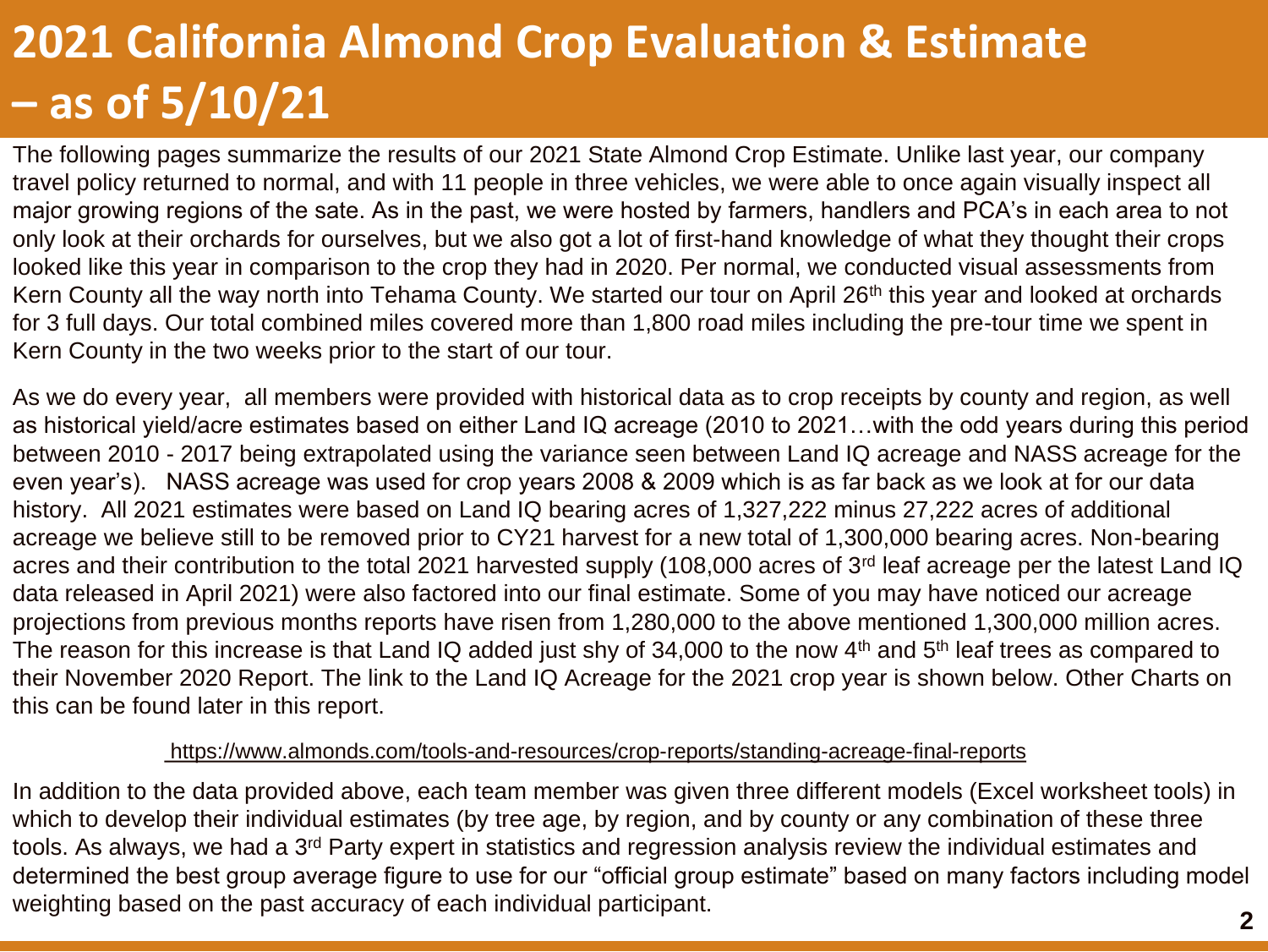### **2021 California Almond Crop Evaluation - Southern Region – as of 5/10/21**

#### **General Observations for the Southern Region (Fresno South)**

Visual observations for Southern Kern County are that orchards are more variable from ranch to ranch as compared to last year, and the 3<sup>rd</sup> to 5<sup>th</sup> leaf orchards for 2021 are not nearly as loaded compared to what we saw on our tour in 2020. However, most orchards of this tree age had good to very good nut sets. We strongly believe this region will contribute to the additional acreage removals we noted on the prior page. There is also clear evidence of deficit irrigation taking place in western Kern, Kings, Tulare, and Fresno counties already. We saw large amounts of orchard removals in this area vs. last year with many new removals since the Land IQ data was finalized on April 1, 2021. The nut sets in this area look to be good to very good for acreage in its prime years  $(5<sup>th</sup>$  leaf – 15<sup>th</sup> leaf) as long as the acreage was being farmed well. However, we saw a lot more variability from orchard to orchard (even tree to tree) than what we saw last year on our tour. Overall nut size seems to be average, however we expect the current drought conditions to have a significant impact on nut size and final yields by the time all the nuts are harvested.

For Kings, Tulare, Fresno and Madera Counties specifically, we saw a lot of similar observations as were made in our more extensive tours of Kern County. Healthy orchards that were well farmed and those without bud failure issues looked similar to last year except for Nonpareil which looked lighter. Carmel and Sonora acreage looked down significantly with most Butte/Padre showing stronger nut sets in Padre and lighter nut sets in Butte. Overall, for this southern region, we saw Nonpareil nut sets down vs. last year (-10%) and improvement in Monterey and Independence orchard nut sets vs. last year. But as stated before, more variability from orchard to orchard. Nut size seemed average to below average vs. last year in most orchards.

Some have said this region looks to be the best in the state and that may be true except for the strong Independence orchards we consistently saw in the Central Region. Since we saw very little solidification in the nuts we cut open in this area, we don't expect to see an early harvest this coming year (more similar to last year) unless a hot summer plus deficit irrigation accelerates maturity significantly over the next few months. Trap counts for NOW are higher than last year at this time and the double % seems similar to last year. Overall, another good crop for this region but not a historical record and down from last year overall.

**3**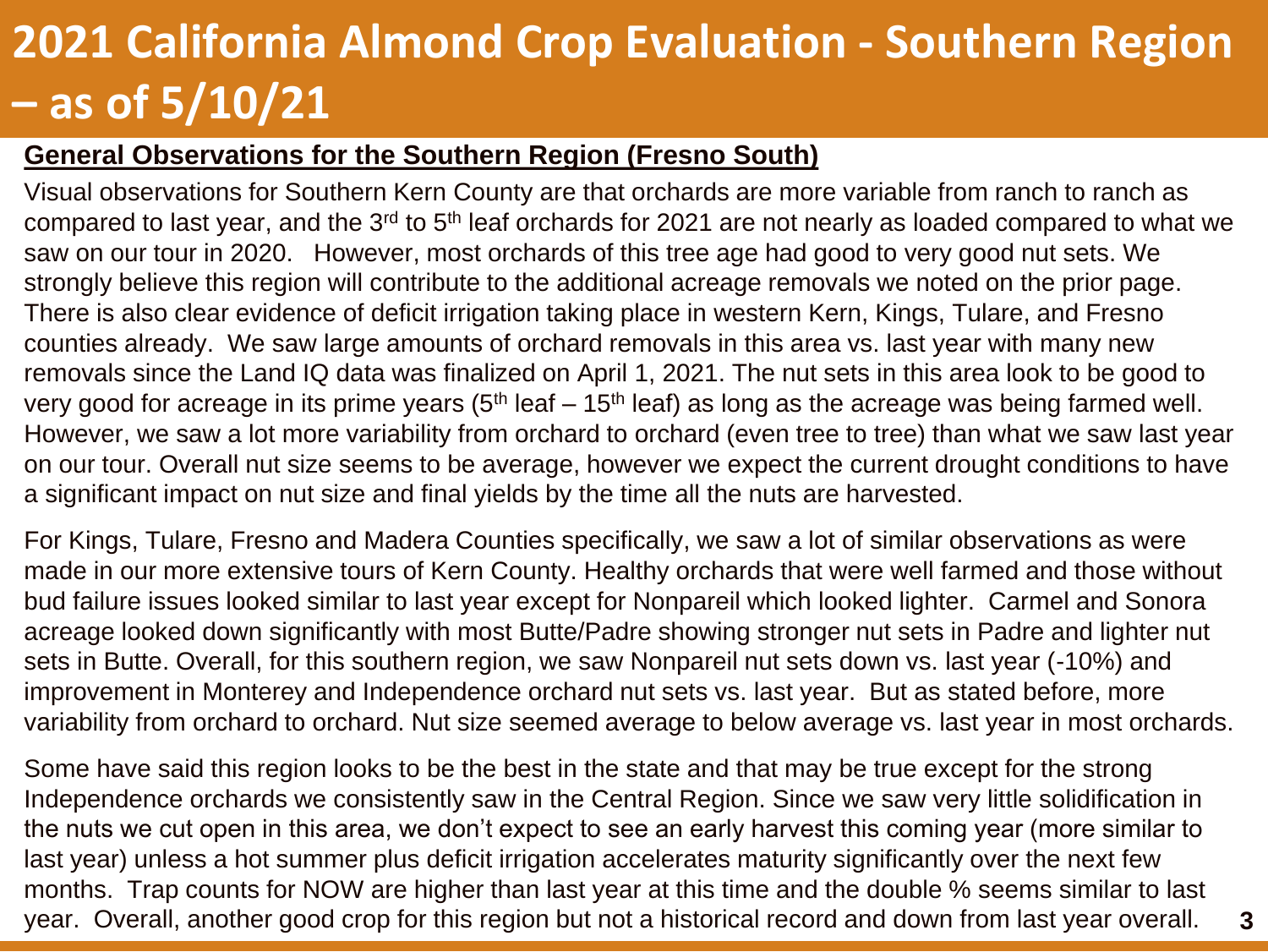### **2021 California Almond Crop Evaluation – Central Region – as of 5/10/21**

#### **General Observations for the Central Region (Merced to San Joaquin)**

Visual observations for the Central Region are that orchards are also more variable when compared to last year per our visual inspection of this region and from our discussions with growers in this area. We saw orchards side by side that were 300 - 600lbs. to the acre different from each other with older orchards showing much lighter crops than seen at this time last year (17<sup>th</sup> leaf and older). Younger trees (3<sup>rd</sup> to 5<sup>th</sup> leaf) once again have good nut sets for their age generally, but not as consistently heavy as we saw last year at this time. The shining star in this region is the Independence variety! In fact, consistently the Independence variety in this region has very strong nut sets no matter the age of the tree. The Nonpareil in this region have noticeably lighter nut sets and the Monterey and Aldrich seem to be as good if not slightly better than last year. Miscellaneous California varieties along with Butte/Padre and Fritz had much more variable nut sets than last year (as we saw in the southern region). Carmel in this region looks particularly poor due to very high incidences of bud failure (which was also seen in many older Nonpareil orchards as well). As expected in southern region, the western portion of this region is expected to suffer negative nut size and yield impact by the time harvest rolls around. Although water supply from local districts in this region are generally better than we have in the southern region, there are many areas of this region that have similar surface water supply issues. Although ground water is more prevalent for growers in this region, some areas have only poorquality groundwater to supplement their loss of surface water this season.

One of the most difficult factors in developing an average yield per acre for this region is the high percentage of older trees still standing vs. the southern region. When we analyze the latest Land IQ data looking at the number of acres of trees that are 20+ years and older, the Central region has 99,061 acres or 51.8% of the States trees of that age. It also consists of 93,833 acres of trees aged 16<sup>th</sup> to 19<sup>th</sup> leaf which equates to 35.2% of the state's acreage in that age range. Even though the younger trees generally have good to very good nut sets in this region, it is very hard to calculate the impact that the older trees will have on the overall average since their nut sets in general are significantly lighter. Overall, we see this region with a historically strong nut sets but down from the record crop of last year.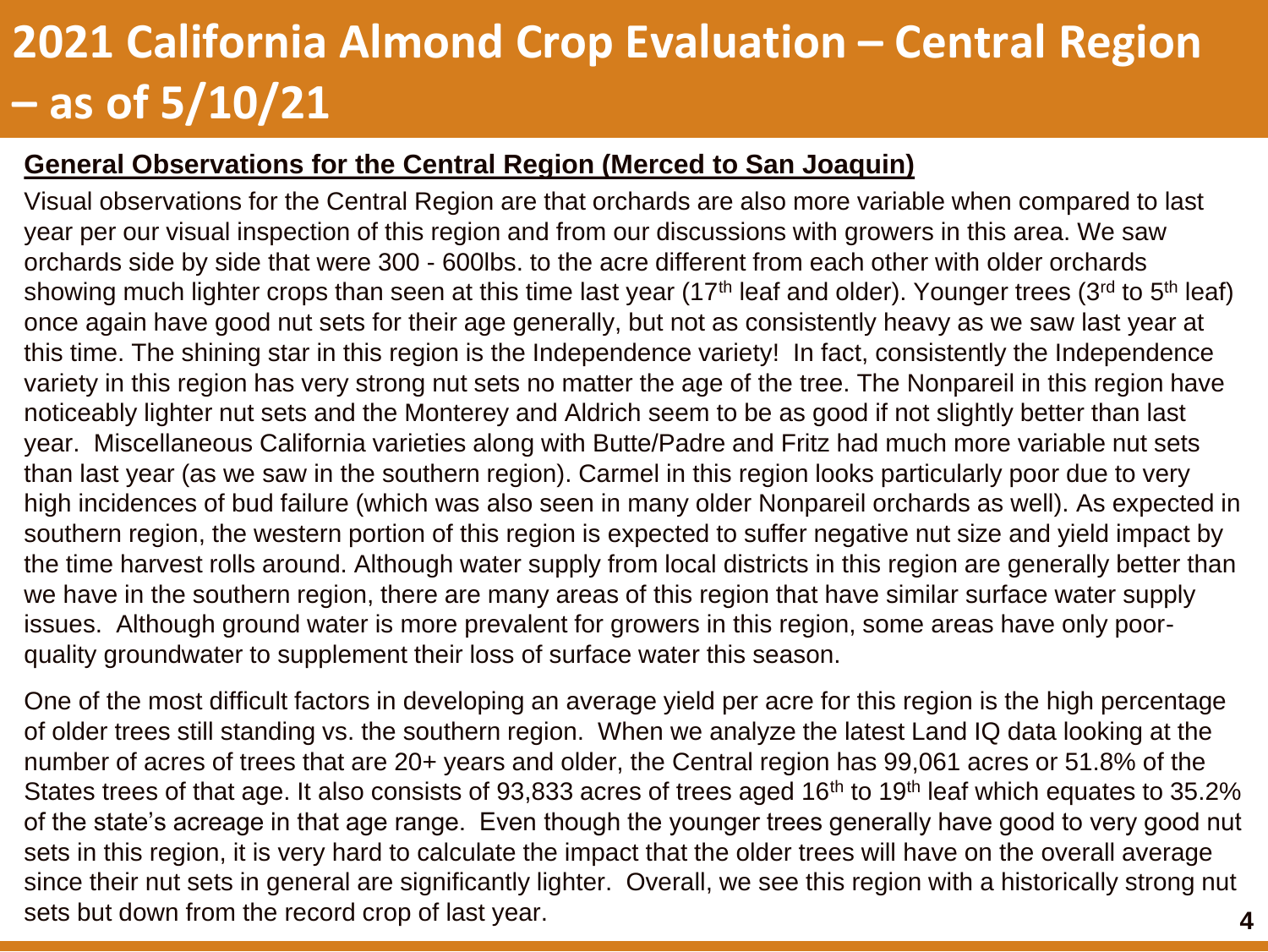### **2021 California Almond Crop Evaluation – Northern Region – as of 5/10/21**

#### **General Observations for the Northern Region (Sacramento to Tehama)**

Visual observations for the Northern Region included, Yolo, Colusa, Butte, Tehama and Glenn Counties. The nut sets we saw in this region are more typical to what we have seen in the past when bloom weather and post-bloom weather was generally good to very good. This is the region that really over-performed last year with perfect bloom and post bloom weather achieving record yields in both Pollinators as well as Nonpareil for this region. In fact, not only did it beat the prior year's average yield per acre by 45% (CY'19), but it beat the overall yield per acre record set in CY'17 by 20%! As a result, per our own visual observations of nut sets as well as assessments from many PCA's, farm managers, and orchard owners, this region is for sure taking a breather vs. the monster nut set and total production seen last year (despite very good bloom and post bloom weather).

We did not get to see any of this region last year, so our point of reference for comparison went back to notes and memories from CY'17-CY19. We know that in the CY'19 crop year, excess rain during bloom had a negative impact to their overall yield per acre. In 2018, Tehama and portions of other counties were hit hard by strong frost/freeze conditions during bloom. But in CY17, bloom and postbloom conditions were generally good. So that was our point of reference for this year's crop in these areas. Like the Central and Southern Regions, the crop was more variable from orchard to orchard with older trees having lighter nut sets and younger acreage that is farmed well having stronger nut sets. However, like the Central Region, the Northern Region still has a high percentage of standing bearing acres that are 16<sup>th</sup> leaf and older. Thus, the yield potential remains less than what we have in the Southern Region that has less than 9% of its bearing acreage at 20 years or older. The Nonpareil and Carmel acreage in this area had mostly fair to good nut sets (with poor nut sets in orchards with bud failure) and other varieties had generally good nut sets for this region. It was the first year I can remember not thinking that the Williams/Arbuckle region was not one of the better regions in the state. **5**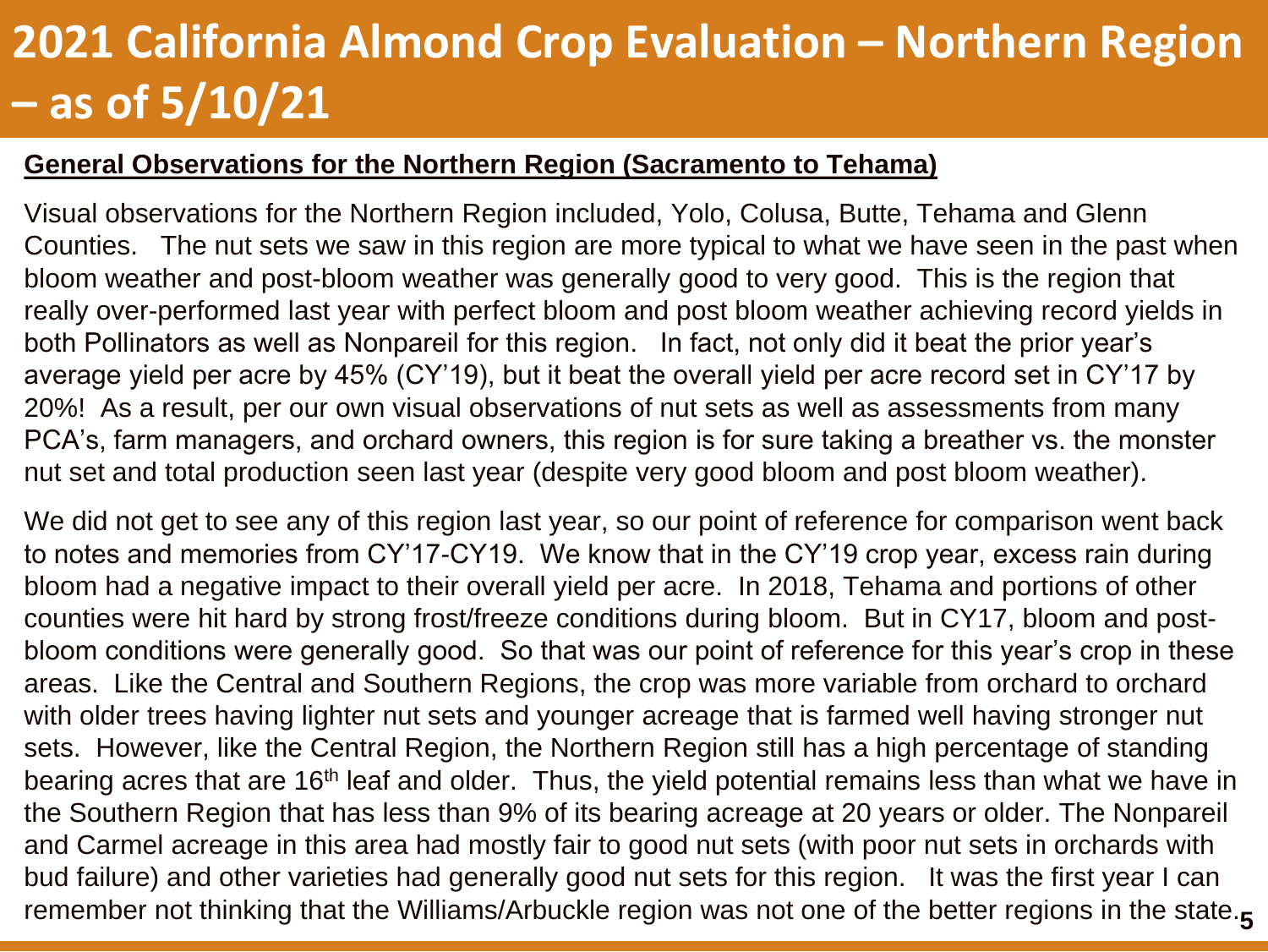### **2021 California Almond Crop Evaluation - Group Estimate Figure and further comments**

#### **Results and Our 2021 Estimate**

The worksheet on the following page reflects the average estimated results by region for our group of 14 estimators. Our weighted regression analysis on the estimates given (based on past accuracy of each individual estimator) resulted in a crop size range of 2.926 billion to 2.956 billion pounds with a mid-point of 2.950 billion pounds which is a compromise between our overall group average and average of those who were within 5% in 2019.

### **2.950 billion pounds based on 1.300 million bearing acres (2,269 lbs./bearing acre).**

This was a hard year to determine a final number as each area was different from ranch to ranch, tree to tree, and variety to variety. However, we believe that the current drought and water supply/cost issues facing the growers in the state may have an even bigger outcome than most think.

In terms of water supply, water costs, and general soil climate (acres in the severe drought category), the California Almond growing landscape of today is very similar to what growers faced in the 2014 crop year. However, there is one major factor that will likely make greater downside final yield impact to the 2021 crop that was not a factor in crop year 2014. What is this major factor? The factor is the difference in the base industrial bulk average price for raw almonds now vs. the levels seen in crop years 2013 and 2014. In 2014, the average new crop pricing levels would end up returning over \$4.00/lb. on average to the grower and almond growers had just come off a year in 2013 when grower returns averaged \$3.21/lb. So even though water prices during the 2014 drought were just as high as we see today in 2021, growers had the money and justification to spend more on the water knowing they could still be profitable. Today's situation is vastly different and much more dire as will be discussed on the following page.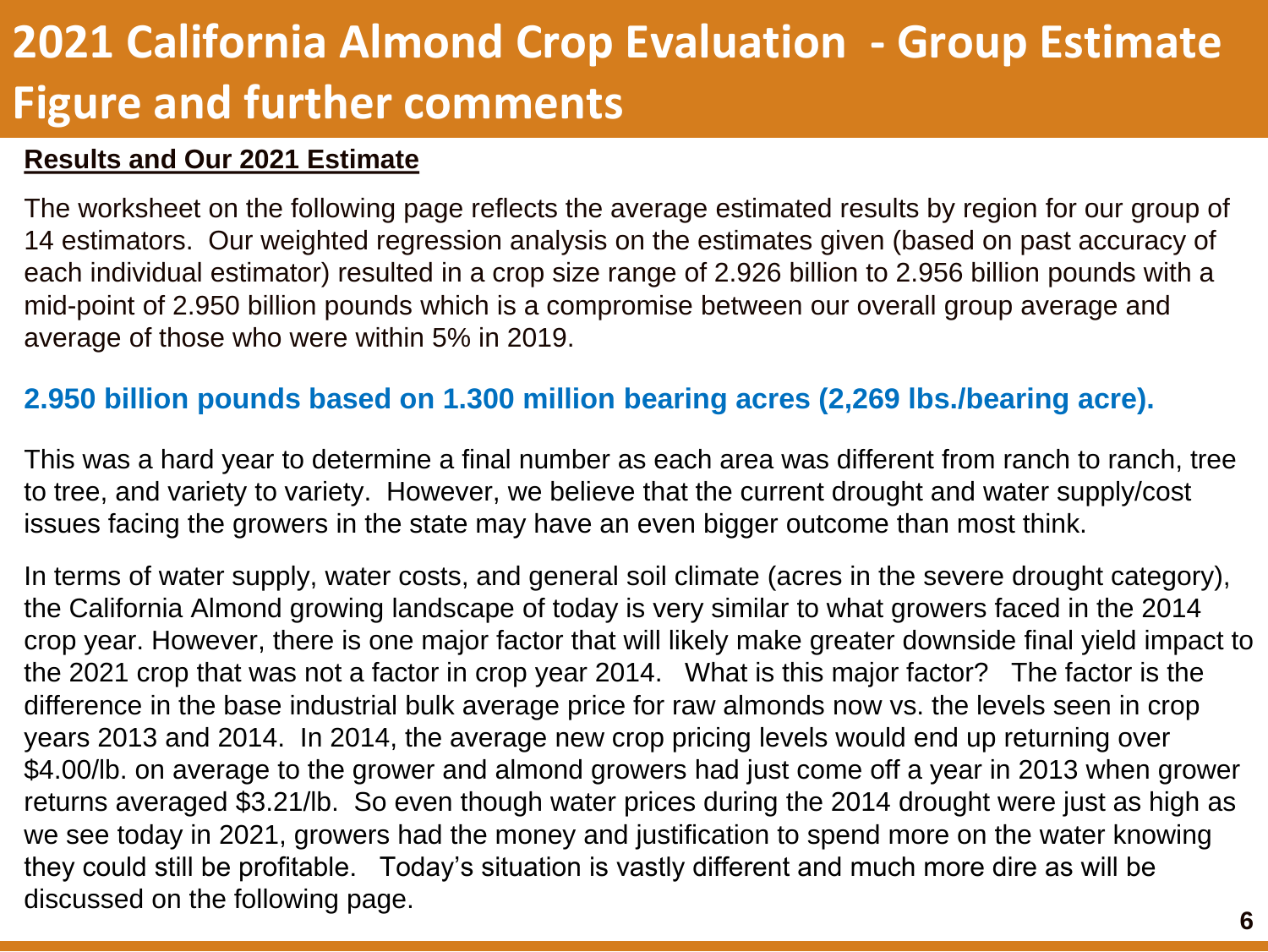### **2021 California Almond Crop Evaluation - further comments continued**

In contrast to the 2014 crop year, California growers today have been saddled with market prices for the past 12 months that have now locked in growers returns that will average no better than \$1.65/lb. for most growers. The bottom line is most growers in the state have been growing at break-even (at best) or more likely a loss during the 2020 crop year (even at last years lower water cost rates). In 2021, unlike 2014, growers cannot afford or justify paying the higher water costs seen today (if you can even find available water to buy). As a result, we expect a lot more orchards to be abandoned between now and the 2021 harvest period than we saw in 2014 and a significant increase in acres that are deficit irrigated than happened in 2014. We also expect SGMA to add additional water supply restrictions for critical basins in 2021 vs. 2014 when these types of groundwater restrictions were not in place.

In summary, we see a large impact to final crop size for 2021 as a result. Just how much we don't know for sure. We do know that in 2014, all the "public" estimates were too high due to the impact of the drought. On average, the four public estimates were too high by an average of 7% or 130 million pounds. We know using basic math that an orchard that has 121 trees/acre and 8,500 nuts per tree will drop 190 lbs./acre in harvested weight if the nut size drops from an average nut size of 25/27 to an average nut size of 27/30. If we assume 40% of the irrigated orchards in 2021 have some level of deficit irrigation and that results in a similar reduction in average nut size, that will drop our estimate down by 98.8 million pounds (using our bearing acreage estimate of 1.3 million). This crop could easily be 2.85 billion or lower. But for now, we cannot speculate on the impact, and we are going to stay with our 2.95 billion figure that we can visually see on the trees today. We are now in the very bad position of knowing this coming fall/winter/spring period must be very wet in comparison to normal to survive another year with this much acreage. Another year of below normal precipitation will be truly devastating to most growers in our state. So please be praying for a wet year starting in November!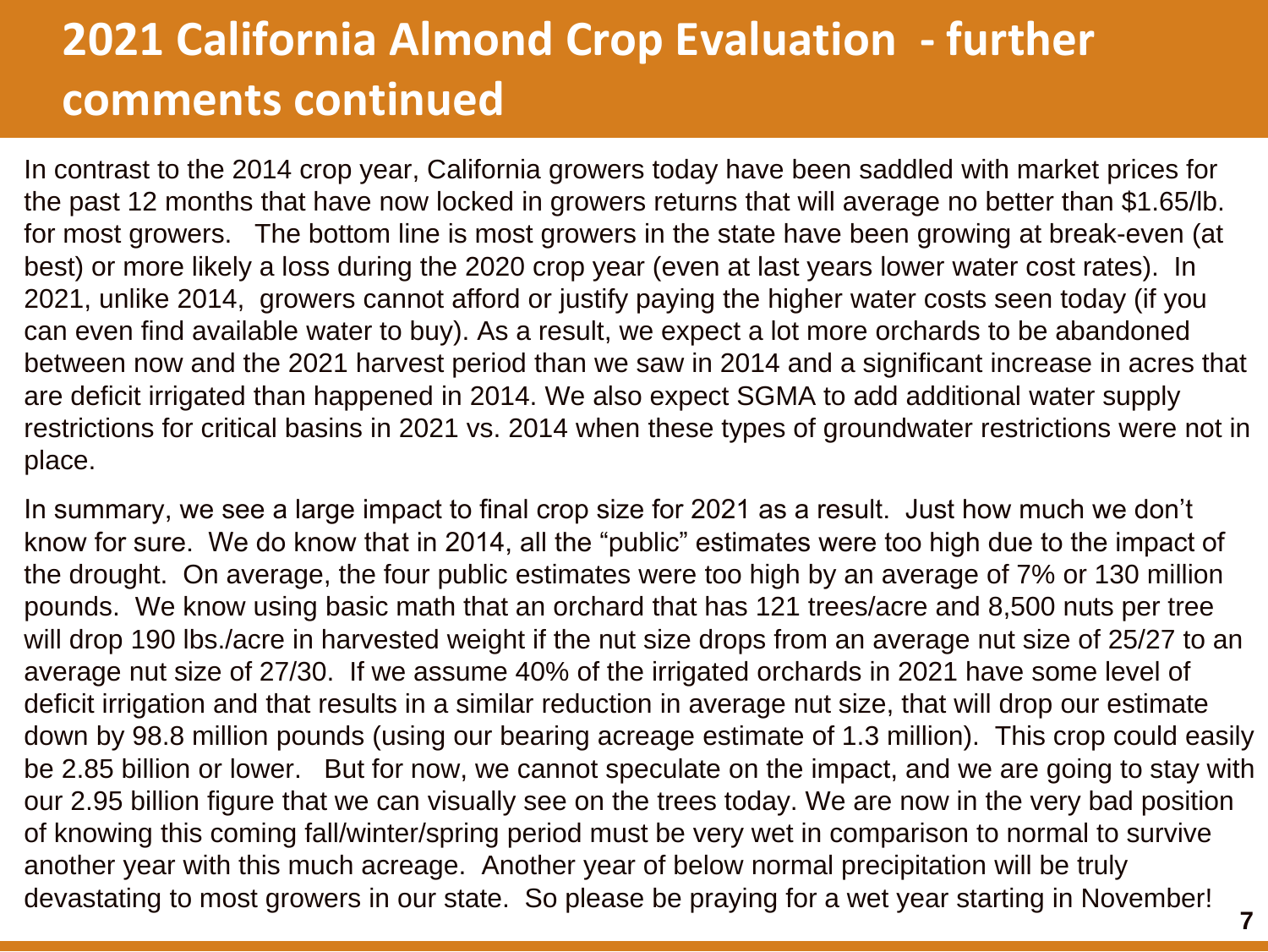### **Land IQ Initial Bearing Acreage Comparison by Region for Crop Year 2021**

|                                     |            | <b>Total Acres by Tree Age by Region</b> |          |         |          |                        |                      |
|-------------------------------------|------------|------------------------------------------|----------|---------|----------|------------------------|----------------------|
| Northern Counties                   | 20 & Older | 16th - 19th                              | 6th-15th | 4th-5th | 3rd leaf | <b>Bearing Acreage</b> | <b>Total Acreage</b> |
| <b>Butte</b>                        | 13,844     | 3,673                                    | 12,309   | 3,212   |          | 33,037                 |                      |
| Colusa/Lake                         | 12,925     | 14,779                                   | 24,184   | 7,189   |          | 59,076                 |                      |
| Glenn                               | 9,783      | 7,788                                    | 22,746   | 8,470   |          | 48,786                 |                      |
| Shasta                              | 5          |                                          |          |         | Estimate |                        |                      |
| Solano                              | 1,308      | 1,138                                    | 12,740   | 4,420   |          | 19,607                 |                      |
| Sutter                              | 2,437      | 1,849                                    | 5,590    | 2,254   |          | 12,129                 |                      |
| Tehama                              | 2,521      | 1,610                                    | 10,661   | 2,290   |          | 17,082                 |                      |
| lYolo/Sacramento/Placer             | 3,315      | 5,480                                    | 24,688   | 7,652   |          | 41,135                 |                      |
| Yuba                                | 288        | 366                                      | 1,033    | 285     |          | 1,971                  |                      |
| <b>Regional Total</b>               | 43,557     | 39,551                                   | 113,950  | 35,771  | 19,046   | 232,828                | 251,875              |
| % within region of Bearing Acres    | 18.7%      | 17.0%                                    | 48.9%    | 15.4%   |          | 100%                   |                      |
| <b>Percentile within the Statel</b> | 22.8%      | 14.8%                                    | 17.6%    | 16.2%   | 17.6%    | <b>71%</b>             |                      |
|                                     |            |                                          |          |         |          |                        |                      |
| <b>Central Counties</b>             | 20 & Older | 16th - 19th                              | 6th-15th | 4th-5th | 3rd leaf | <b>Bearing Acreage</b> | <b>Total Acreage</b> |
| Merced/Mariposa                     | 33,274     | 23,168                                   | 57,798   | 21,916  |          | 136,156                |                      |
| Alameda                             | 380        |                                          | 1,740    | 713     |          | 2,833                  |                      |
| Madera                              | 17,674     | 25,603                                   | 80,640   | 18,794  | ESTIMATE | 142,712                |                      |
| San Joaquin/Contra Costa            | 15,906     | 8,179                                    | 36,098   | 16,534  |          | 76,717                 |                      |
| Stanislaus                          | 40,856     | 27,836                                   | 80,977   | 22,104  |          | 171,773                |                      |
|                                     |            |                                          |          |         |          |                        |                      |

| <b>Central Counties</b>          | 20 & Older | 16th - 19th | 6th-15th | 4th-5th | 3rd leaf | <b>Bearing Acreage</b> | <b>Total Acreage</b> |
|----------------------------------|------------|-------------|----------|---------|----------|------------------------|----------------------|
| Merced/Mariposa                  | 33.274     | 23,168      | 57,798   | 21,916  |          | 136,156                |                      |
| <b>Alameda</b>                   | 380        | -           | 1.740    | 713     | 쁜        | 2,833                  |                      |
| Madera                           | 17.674     | 25,603      | 80.640   | 18.794  |          | 142.712                |                      |
| San Joaquin/Contra Costa         | 15.906     | 8.179       | 36,098   | 16,534  |          | 76.717                 |                      |
| Stanislaus                       | 40,856     | 27,836      | 80,977   | 22.104  | 15<br>53 | 171,773                |                      |
| Calaveras                        | 17         |             | 180      |         |          | 197                    |                      |
| <b>Regional Total</b>            | 99,061     | 93,833      | 257.433  | 80,061  | 43,388   | 530.387                | 573.775              |
| % within region of Bearing Acres | 18.7%      | 17.7%       | 48.5%    | 15.1%   |          | 100%                   |                      |
| Percentile within the State      | 51.8%      | 35.2%       | 39.7%    | 36.1%   | 40.2%    |                        |                      |

| Southern Counties                   | 20 & Older | 16th - 19th                                                                        | 6th-15th | 4th-5th      | 3rd leaf | <b>Bearing Acreage</b> | <b>Total Acreage</b> |
|-------------------------------------|------------|------------------------------------------------------------------------------------|----------|--------------|----------|------------------------|----------------------|
| Kern                                | 20.642     | 56.363                                                                             | 88,610   | 30.759       | 튼        | 196,373                |                      |
| Kings                               | 3,224      | 4,380                                                                              | 21,088   | 5,676        |          | 34,368                 |                      |
| Tulare                              | 3,868      | 9,231                                                                              | 42,654   | 15,635       |          | 71,388                 |                      |
| Fresno                              | 30,303     | 51,565                                                                             | 124,218  | 46,579       | ESTI     | 252,665                |                      |
| Riverside/San Luis Obispo           | 2,165      | 11                                                                                 | 37       |              |          | 2,213                  |                      |
| <b>Regional Total</b>               | 48,439     | 133.313                                                                            | 276.607  | 98,648       | 45,566   | 557,007                | 602,572              |
| % within region of Bearing Acres    | 8.7%       | 23.9%                                                                              | 49.7%    | <b>17.7%</b> |          | 100%                   |                      |
| <b>Percentile within the Statel</b> | 25.4%      | 50.0%                                                                              | 42.7%    | 44.5%        | 42.2%    |                        |                      |
|                                     |            |                                                                                    |          |              |          |                        |                      |
| <b>State Totall</b>                 | 191,057    | 266,696                                                                            | 647,989  | 221,480      | 108,000  | 1,327,222              | 1,435,222            |
| <b>Percent of State Totall</b>      | 14.4%      | 20.1%                                                                              | 48.8%    | 16.7%        |          | $100.0\%$              |                      |
|                                     |            | $=$ 7,000 acres added to these categories to account for Land IQ's acreage Figures |          |              |          |                        |                      |

| <b>State</b><br>⊤otalı            | .057<br>191 | 266,696 | 647,989 | 480<br><b>OO4</b> | 108,000 | 22<br>0.00<br>$\epsilon$ . 2.27<br>1524 | 222<br>49 F |
|-----------------------------------|-------------|---------|---------|-------------------|---------|-----------------------------------------|-------------|
| Totall<br><b>Percent of State</b> | 14.4%       | 20.1%   | 48.8%   | 16.7%             |         | 100.0%                                  |             |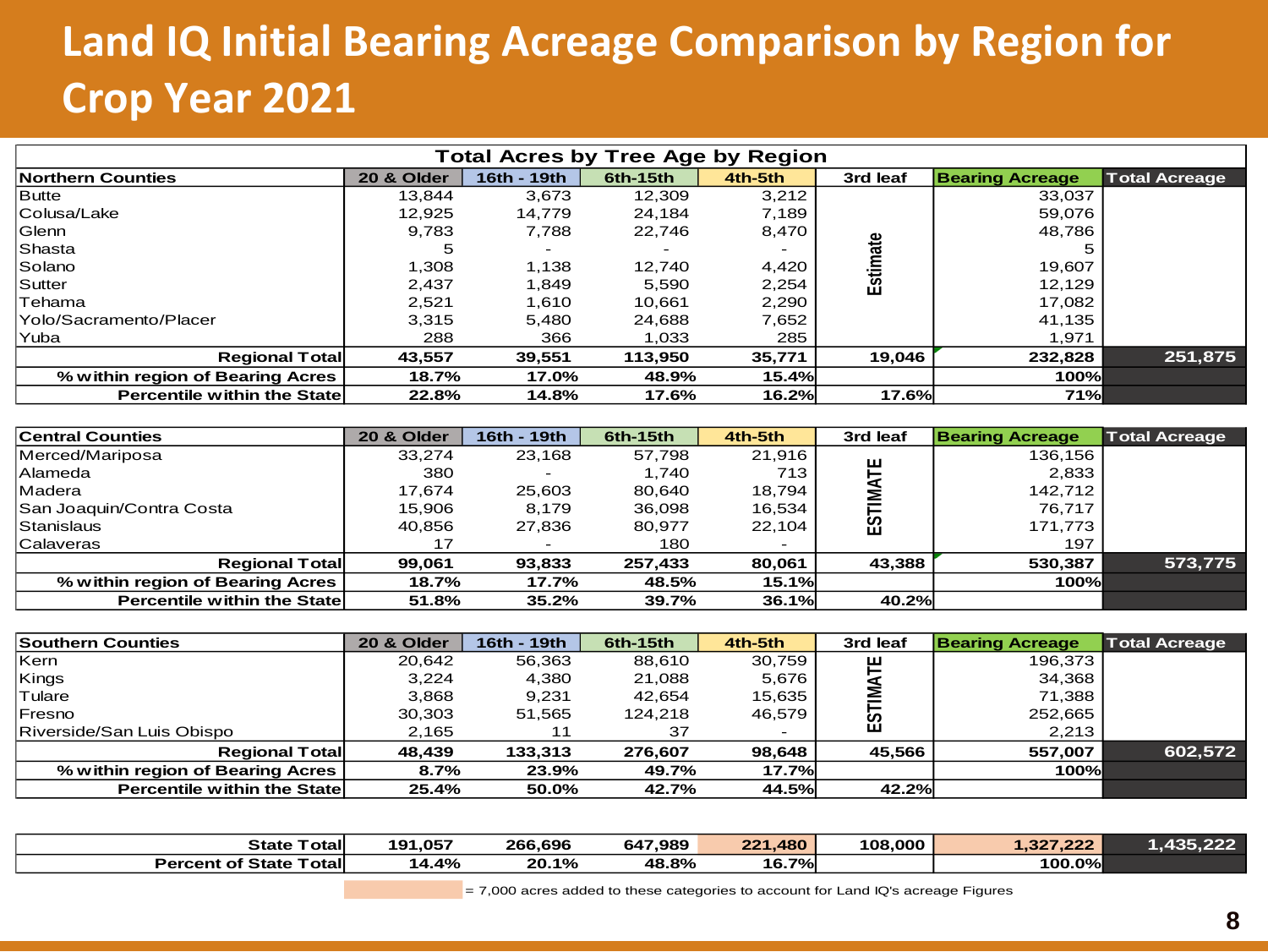### **2021 California Almond Crop Evaluation & Estimate by Region - as of 5/10/21**

|                                               |                | <b>Total Crop</b>                                            |        |                | <b>Pollinator Crop</b> |          | <b>Nonpareil Crop</b> |                 |          |  |  |  |
|-----------------------------------------------|----------------|--------------------------------------------------------------|--------|----------------|------------------------|----------|-----------------------|-----------------|----------|--|--|--|
|                                               | <b>Bearing</b> |                                                              | Yield/ | <b>Bearing</b> |                        | Yield/   | <b>Bearing</b>        |                 | Yield/   |  |  |  |
|                                               | Acreage        | <b>Receipts</b>                                              | Acre   | Acreage        | <b>Receipts</b>        | Acre     | Acreage               | <b>Receipts</b> | Acre     |  |  |  |
| 2020 CY - Outlook                             |                |                                                              |        |                |                        |          |                       |                 |          |  |  |  |
| <b>Northern Counties</b>                      | 220,443        | 487,284,695                                                  | 2,210  | 134,683        | 264,962,970            | 1,967    | 85,760                | 222,321,725     | 2,592    |  |  |  |
| <b>Central Counties</b>                       | 502,055        | 1,263,427,916                                                | 2,517  | 306,737        | 757,634,457            | 2,470    | 195,318               | 505,793,459     | 2,590    |  |  |  |
| <b>Southern Counties</b>                      | 519,690        | 1,344,278,386                                                | 2,587  | 317,511        | 782,663,746            | 2,465    | 202,179               | 561,614,640     | 2,778    |  |  |  |
| Total:                                        | 1,242,188      | 3,094,990,997                                                | 2,492  | 758,931        | 1,805,261,173          | 2,379    | 483,257               | 1,289,729,824   | 2,669    |  |  |  |
| 2021 CY - % up or down vs. 2020 in Yield/Acre |                |                                                              |        |                |                        |          |                       |                 |          |  |  |  |
| <b>Northern Counties</b>                      | 5%             | -14%                                                         | $-18%$ | 5%             | $-13%$                 | $-17.0%$ | 5%                    | $-16%$          | $-20.0%$ |  |  |  |
| <b>Central Counties</b>                       | 4%             | $-3%$                                                        | -7%    | 4%             | 0%                     | $-3.0%$  | 4%                    | $-9%$           | $-12.0%$ |  |  |  |
| Southern Counties                             | 6%             | $-3%$                                                        | -8%    | 6%             | $-1%$                  | $-6.0%$  | 6%                    | $-5%$           | $-10.0%$ |  |  |  |
| 2021 Estimate Results vs.2020                 |                |                                                              |        |                |                        |          |                       |                 |          |  |  |  |
| <b>Northern Counties</b>                      | 231,620        | 417,851,332                                                  | 1,804  | 141,511        | 231,069,640.92         | 1,633    | 90,109                | 186,781,690.96  | 2,073    |  |  |  |
| <b>Central Counties</b>                       | 520,026        | 1,222,242,903                                                | 2,350  | 317,717        | 761,211,988            | 2,396    | 202,310               | 461,030,914     | 2,279    |  |  |  |
| <b>Southern Counties</b>                      | 548,354        | 1,309,613,312                                                | 2,388  | 335,024        | 776,281,787            | 2,317    | 213,330               | 533,331,525     | 2,500    |  |  |  |
| Total:                                        | 1,300,000      | 2,949,707,547                                                | 2,269  | 794,252        | 1,768,563,416          | 2,227    | 505,748               | 1,181,144,131   | 2,335    |  |  |  |
| <b>Southern Region vs. 2020:</b>              | 6%             | $-3%$                                                        | $-8%$  | 6%             | $-1%$                  | $-6%$    | 6%                    | $-5%$           | $-10%$   |  |  |  |
| <b>Total vs. 2020:</b>                        | 5%             | -5%                                                          | $-9%$  | 5%             | $-2%$                  | -6%      | 5%                    | $-8%$           | $-12%$   |  |  |  |
|                                               |                | = estimate figures for CY'21 (+/- CY20 avg. Yield/Acre in %) |        |                |                        |          |                       |                 |          |  |  |  |

**9**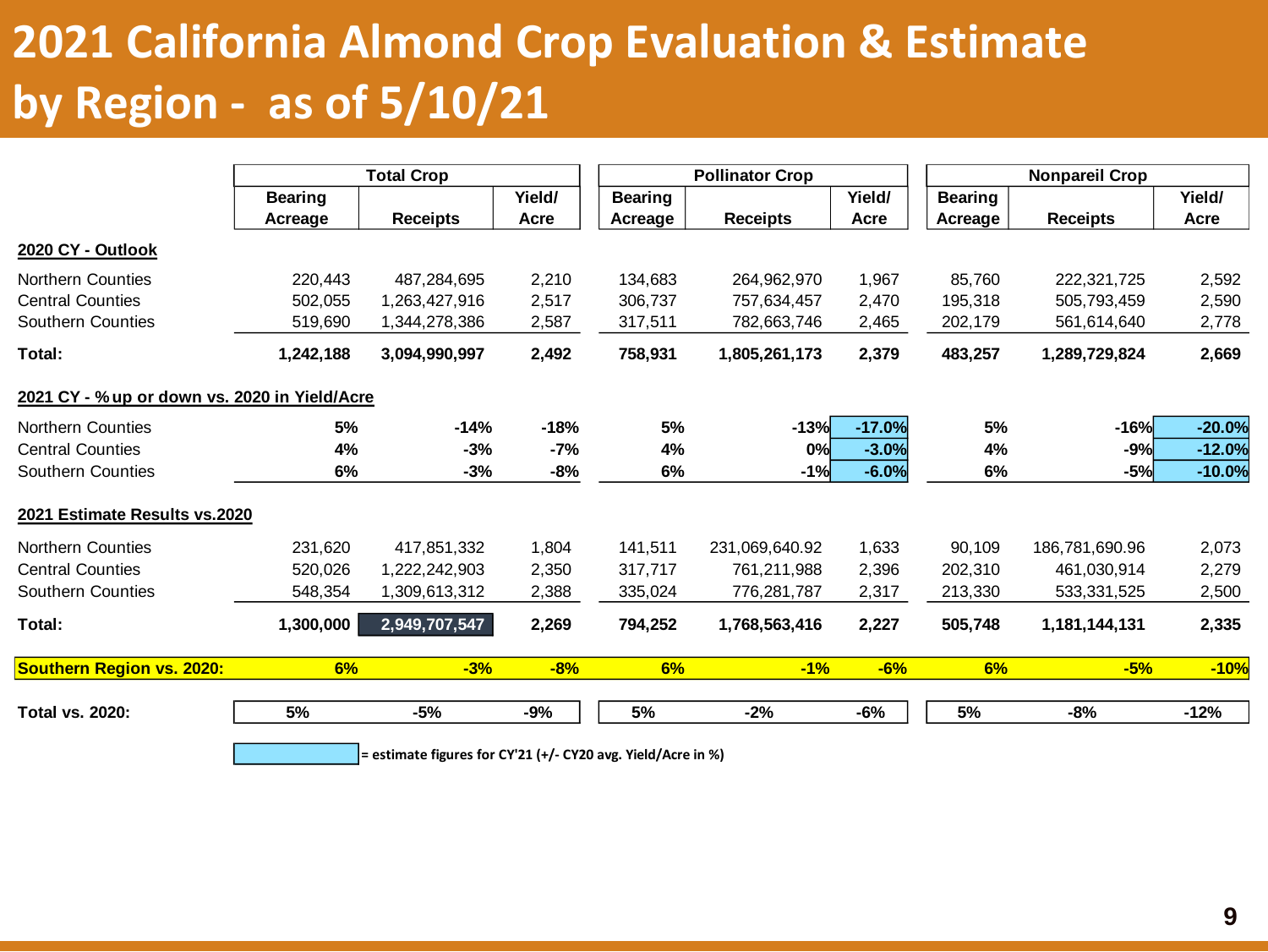### **2021 California Almond Crop Evaluation & Estimate Individual Group Estimates – as of 5/10/21**

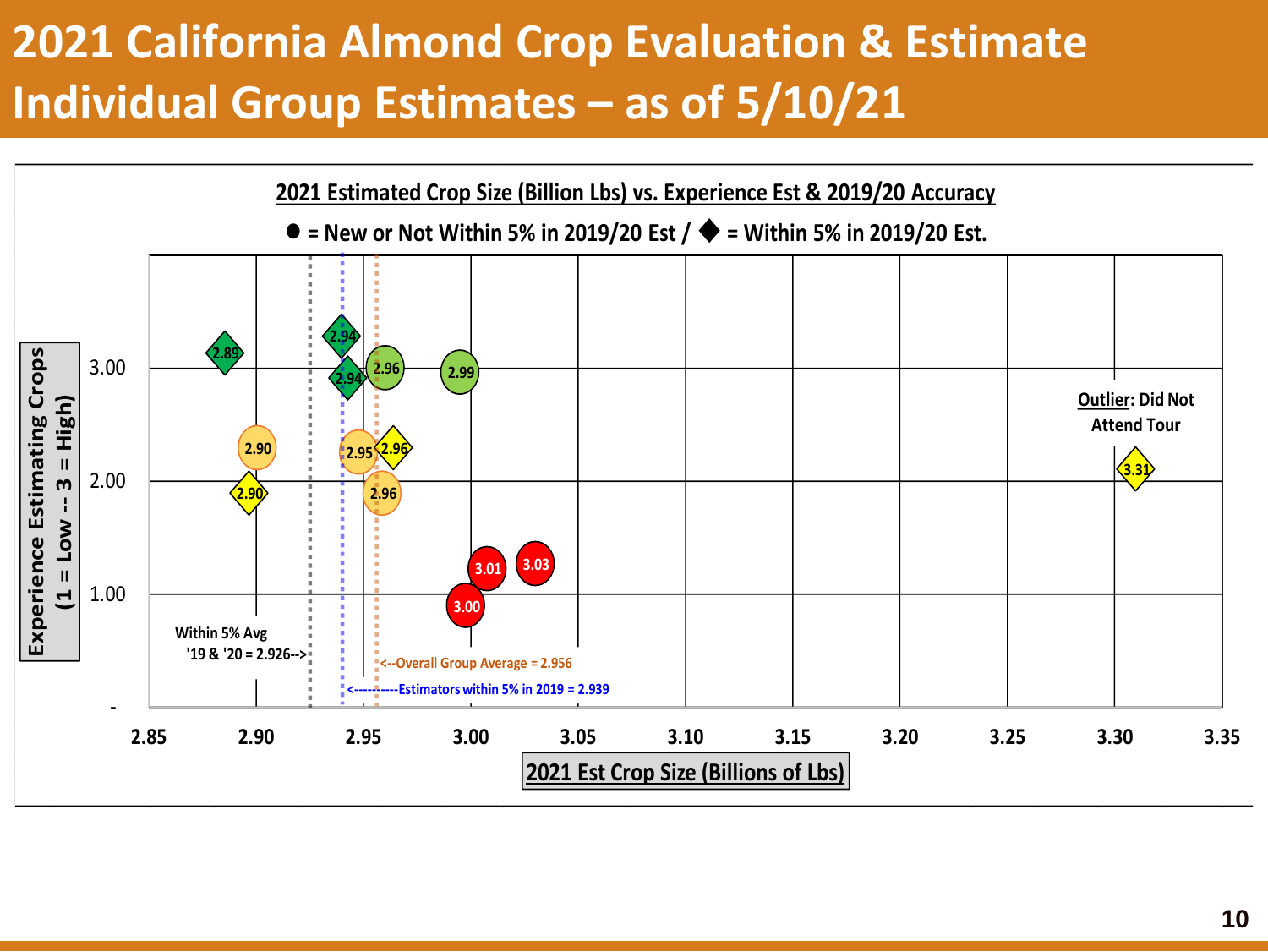### **2021 California Almond Crop Evaluation & Estimate Distribution of Estimates – as of 5/10/21**